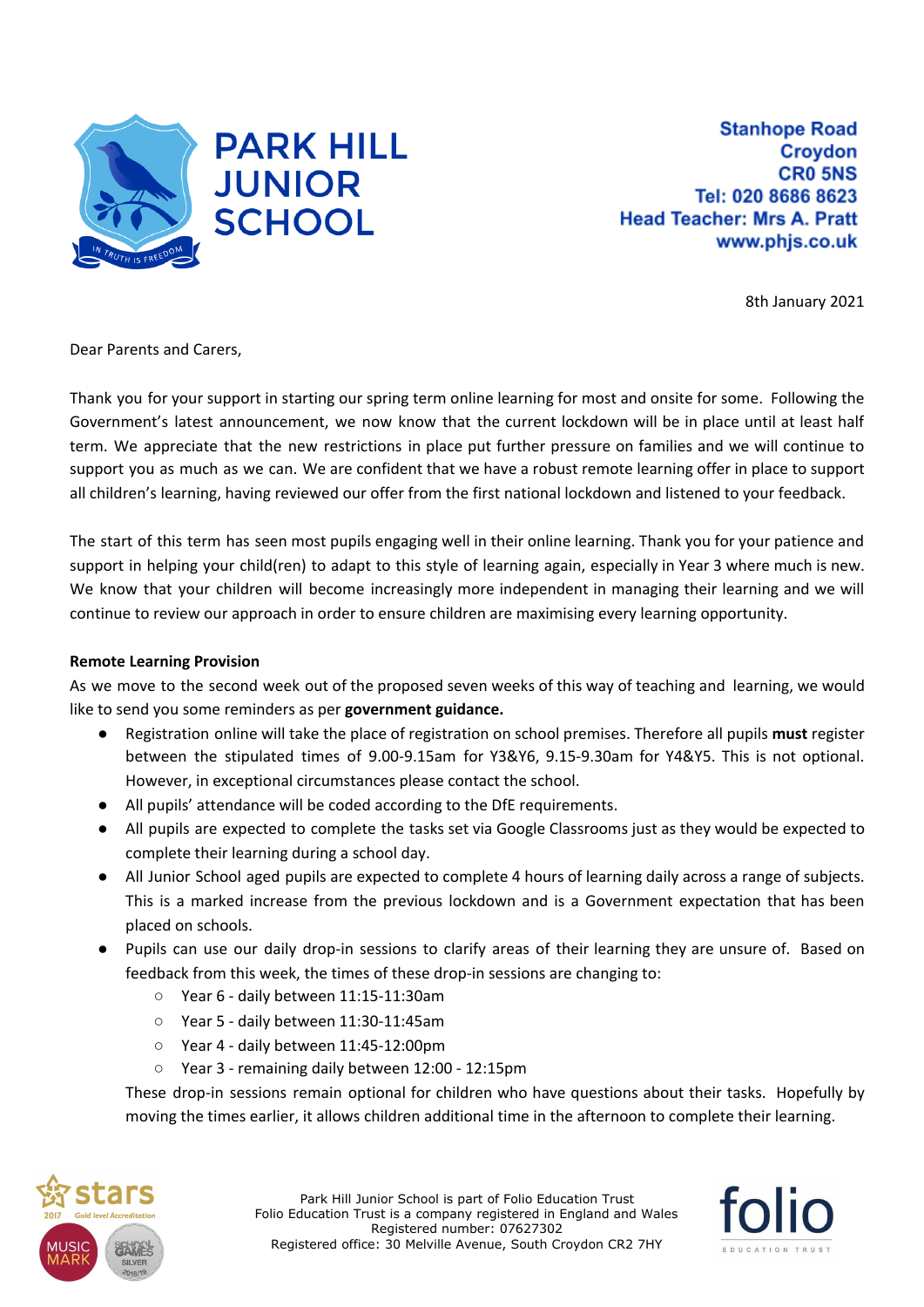- Pupils who have problems accessing their learning should contact their teachers immediately by messaging their teacher via Google Classroom or phoning the school office.
- From Monday, most lessons will be supported with a short video to introduce the new learning and/or task. This video may be recorded by one of the teachers within the year group or from online resources which we use. Based on feedback from the previous lockdown, we have decided to use videos as a teaching tool (rather than live lessons) to enable families the flexibility, given many members of our community are both working from home and supporting their children with their home learning.
- Where pupils are working 1:1 or in a small group with only one teacher, the session may be recorded for safeguarding purposes.
- Pupils who are having problems with their device/wifi/internet connection should also contact the school via email or phone call during school hours so the problem can be noted and rectified.
- Weekly assemblies start on Monday for class teachers and peers to have time together in a more relaxed Google Meet session where they may play games, complete team building activities or have a conversation about activities that have taken place recently. The times are as follows:
	- Monday 2:45 3:00pm Year 3
	- Tuesday 2:45 3:00pm Year 4
	- Thursday 2:45 3:00pm Year 5
	- Friday 2:45 3:00pm Year 6

## **Completing Tasks**

We are doing our best to ensure all pupils have access to their online learning to enable them to make the same progress we would expect when they are in school. We therefore need your continued support for this to happen. We continue to have our same high expectations of every pupil and we expect all to try their best. Teachers, Support Staff and School Leaders are all aware of every child's potential, therefore learning which is substandard and/or lacking their usual effort is not expected to be submitted, just as it would not be expected or accepted during onsite learning. Thank you for your support.

## **Does my child have to complete tasks on the computer?**

Although tasks are set on Google Classroom, your child may find it more appropriate to complete the tasks by hand and then upload a photograph to the room to share with their teacher. We are more than happy to receive tasks this way, and actively encourage children to have a break from the screen. If tasks cannot be uploaded, they can be emailed to the IT email address (*[it@phjs.foliotrust.uk](mailto:it@phjs.foliotrust.uk)*) and it can be forwarded to the class teacher.

#### **My child is receiving too much or too little remote learning set**

Some parents have been in contact with staff members to request both less/more remote learning. We are required by the Department of Education to provide at least four hours of learning a day, and we hope the videos will be of help. From Monday, tasks will also show the amount of time that should be spent on the task, to help parents know what is expected from the pupils. Where possible, the tasks are designed to be completed independently and with limited equipment. The drop-in sessions are a live opportunity for children (not parents) to ask further questions if they do not understand a task or concept.

If your child wishes to complete additional learning, and has already submitted tasks to their teacher, a range of educational sites can be found at: <https://www.phjs.co.uk/curriculum/online-learning-support>



Park Hill Junior School is part of Folio Education Trust Folio Education Trust is a company registered in England and Wales Registered number: 07627302 Registered office: 30 Melville Avenue, South Croydon CR2 7HY